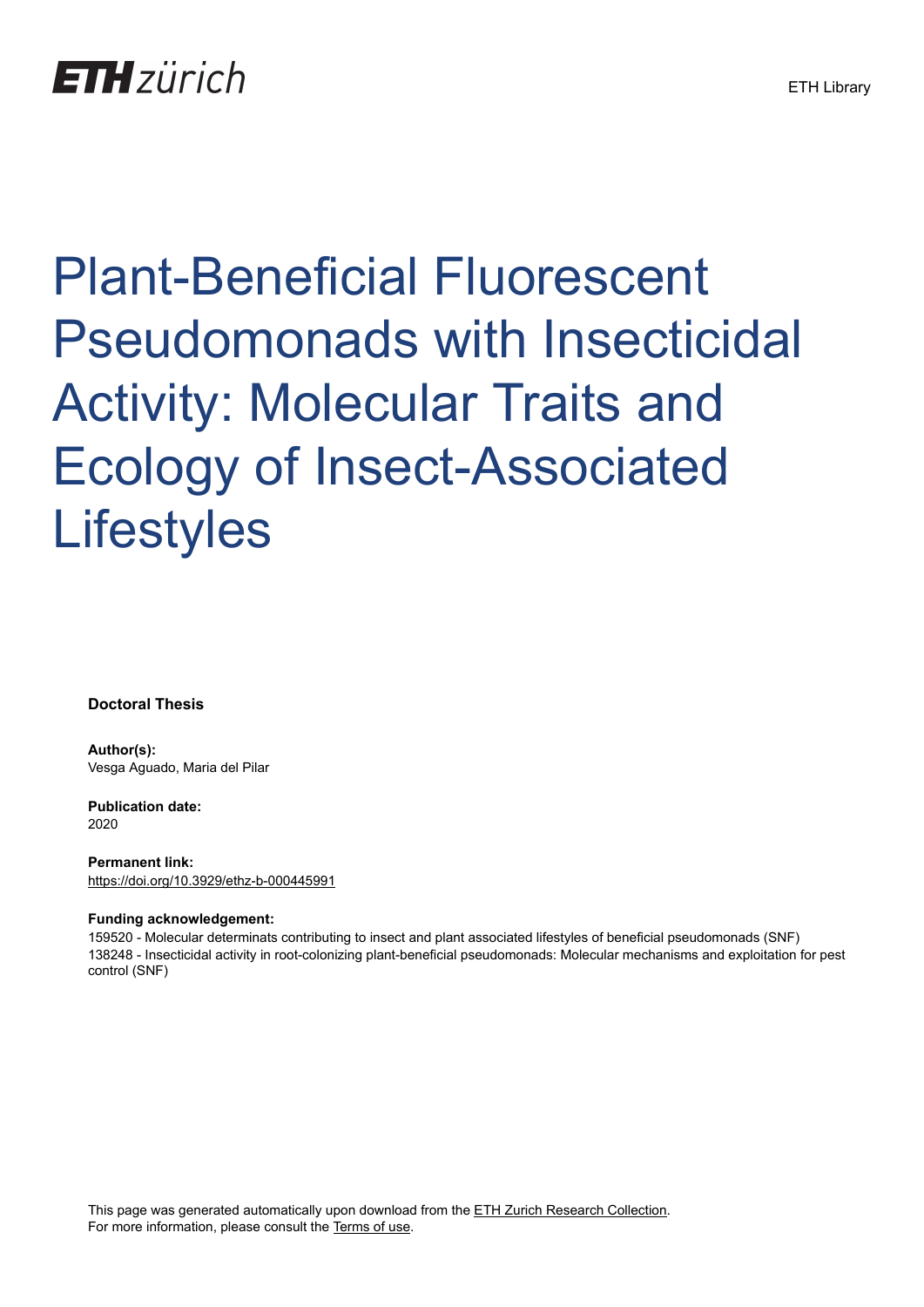DISS. ETH NO. 26822

# **PLANT-BENEFICIAL FLUORESCENT PSEUDOMONADS WITH INSECTICIDAL ACTIVITY: MOLECULAR TRAITS AND ECOLOGY OF INSECT-ASSOCIATED LIFESTYLES**

A thesis submitted to attain the degree of

DOCTOR OF SCIENCES of ETH ZURICH

(Dr. sc. ETH Zurich)

presented by

*MARÍA DEL PILAR VESGA AGUADO* 

*Máster Universitario en Microbiología Universidad Autónoma de Madrid*  born on *31.07.1990*  citizen of Spain

accepted on the recommendation of

*Prof. Monika Maurhofer Dr. Christoph Keel Prof. Robert Jackson Prof. Bruce McDonald* 

2020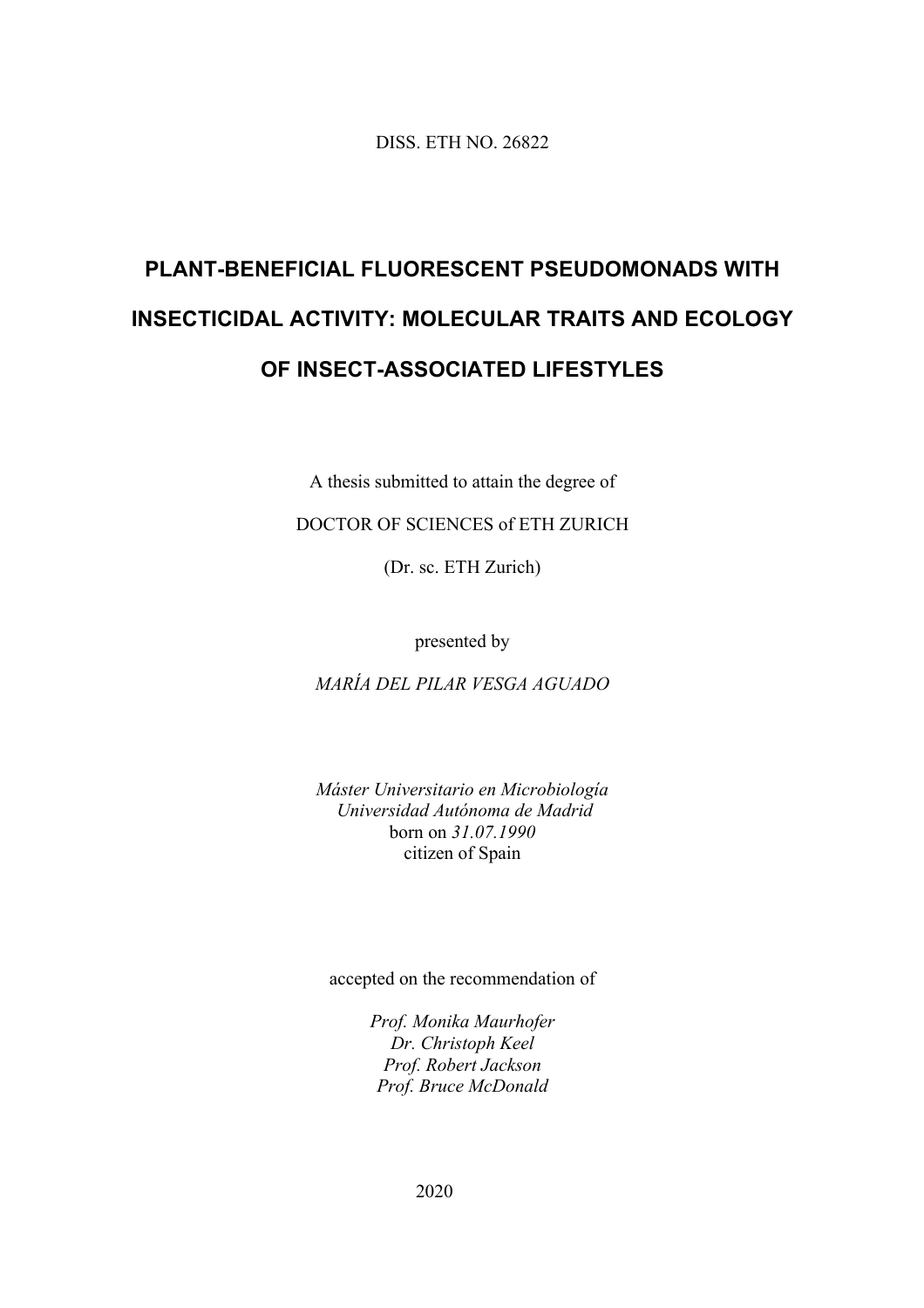## **SUMMARY**

This thesis focuses on a special group of plant-beneficial pseudomonads with insecticidal activity. Bacteria belonging to the *Pseudomonas fluorescens* group are excellent root-colonizers with many plant beneficial effects. These bacteria can promote plant growth through the production of hormones and increase the availability of certain soil nutrients. Fluorescent *Pseudomonas* are also able to control the emergence of soilborne diseases mainly by the production of antimicrobial secondary metabolites and to induce systemic resistance in the plant host rendering it ready for the attack of pathogens or predators. Intriguingly, two species within the fluorescent pseudomonads, *P. chlororaphis* and *P. protegens*, possess the ability to colonize and kill Lepidopteran insects in addition to all these plant beneficial activities. In the last decade, several factors contributing to the insecticidal activity of these fascinating bacteria were identified, and insecticidal pseudomonads have emerged as promising candidates for the biological control of soil-derived insect pests for which no satisfactory control methods exist.

The major aims of this thesis were to study the nature of *Pseudomonas*-insect interactions and its ecological significance, and to investigate, in a susceptible insect species, the pathogenicity process and the factors required at different phases during insect colonization and killing.

In the first part of the thesis, we investigated whether the inability, of model strain *P. protegens* CHA0, to kill certain insect species, is due to its failure to persist in the animals. Based on feeding assays in combination with bacterial monitoring we showed that *P. protegens* CHA0 is highly lethal to larvae of *Plutella xylostella* (Lepidoptera) and *Pieris brassicae* (Lepidoptera) while being pathogenic, but less effective against larvae of *Delia radicum* (Diptera). *P. protegens* CHA0 had no effect on larvae of *Otiorhynchus sulcatus* (Coleoptera). However, *P. protegens* CHA0 persisted from larval to adult stage in all these

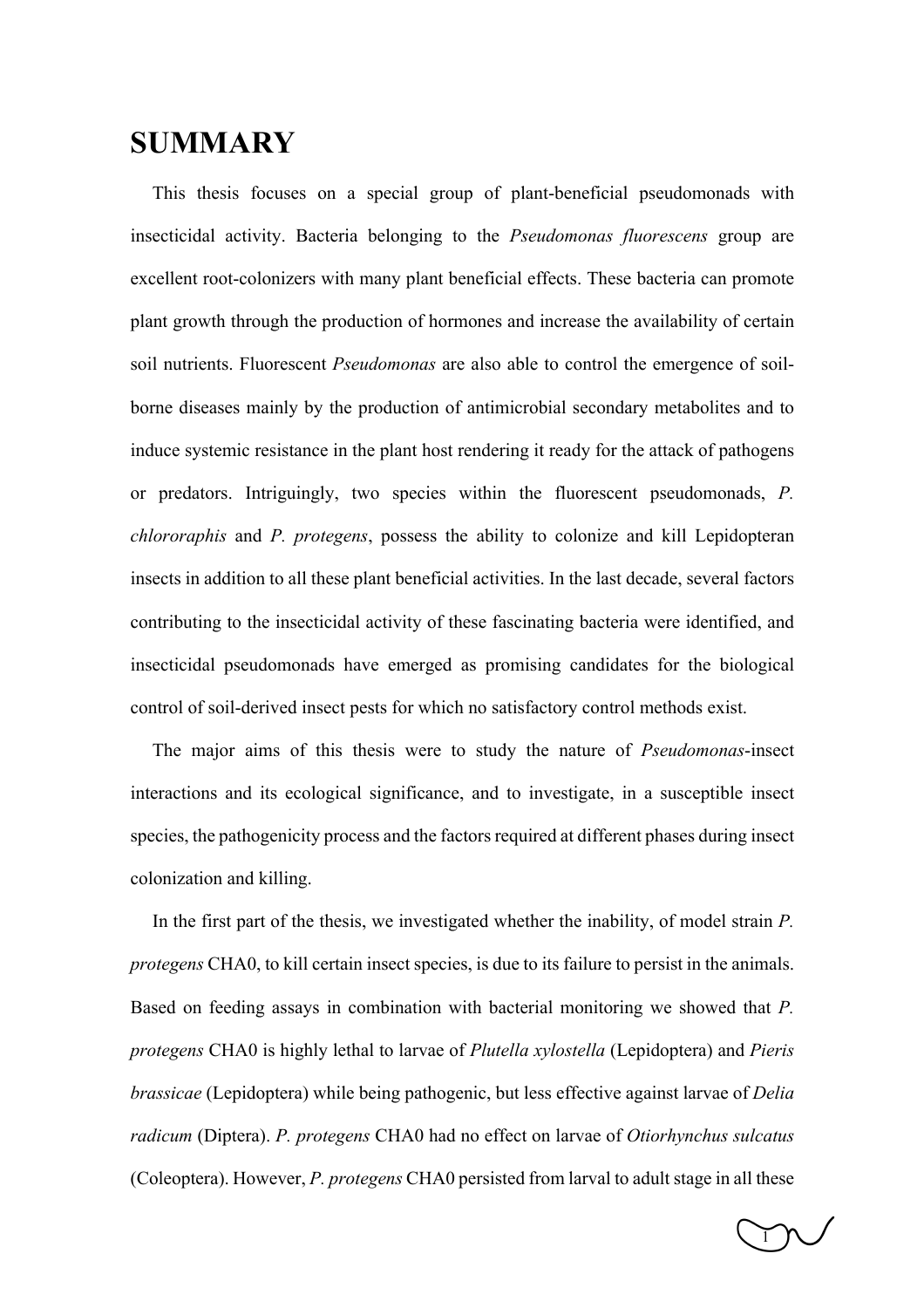species and was transmitted to a new plant host by *D. radicum* flies. These findings indicate that insecticidal pseudomonads can establish different relationships with insects ranging from exploiting insects as food source to using them as vectors for dispersal.

A central part of the thesis concentrated on identifying the specific sets of genes a pseudomonad needs when colonizing a plant or an insect hosts, and to identify the specific role of individual factors during insect colonization and throughout disease progression. To this end, a large-scale transcriptomics dataset of *P. protegens* strain CHA0 was generated which includes data from the colonization of wheat roots, the gut of *P. xylostella* after oral uptake and the *Galleria mellonella* hemolymph after injection. The transcriptomic profiles strongly varied depending on the environment. Furthermore, we could associate specific factors to different hosts or different stages of insect infection. In addition, new traits contributing to insecticidal activity were identified, such as effector proteins (toxins) released by two-partner secretion systems (TPS). Their role during infection of *P. xylostella* was verified using a mutational approach. Altogether, this data allowed us to propose a comprehensive insect colonization and pathogenesis model for *P. protegens* CHA0.

The ecological relevance of non-pathogenic interactions with insects described in the first part of the thesis, and the natural association of *P. protegens* and *P. chlororaphis* to insects, still remains unknown. To address these questions, we searched for insecticidal *Pseudomonas* in arthropods collected from a wheat field, a potato field and neighbouring grassland. We found that *P. protegens* and *P. chlororaphis* are naturally present in healthy insects and myriapods and isolated a set of new strains from arthropods, soil and roots. Although all strains, independently of their host of origin or their phylogenetic position, had oral activity against *P. xylostella*, the insecticidal capacities of different *P. chlororaphis* isolates were not as homogeneous as observed for *P. protegens*.

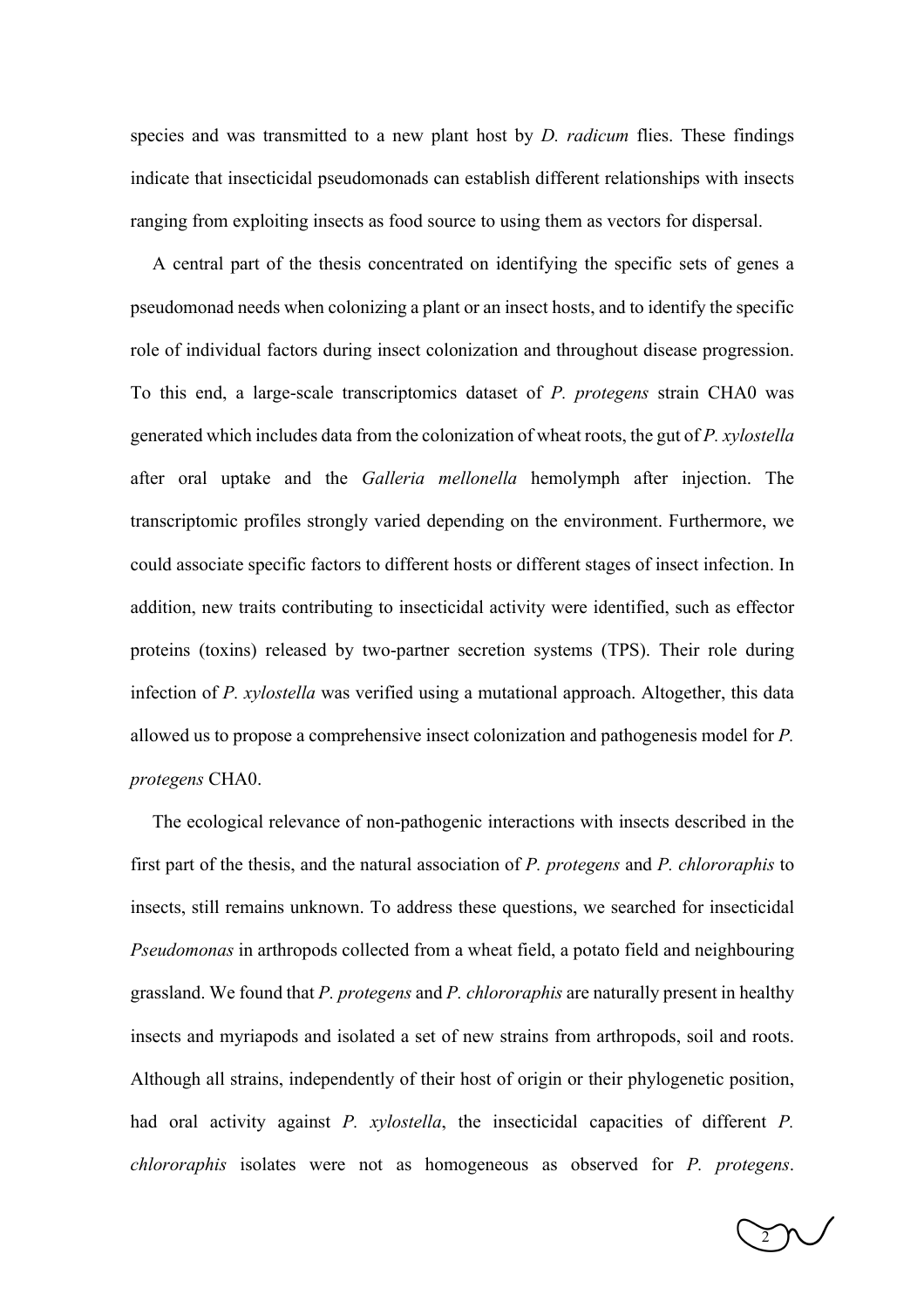Phylogenetically closely related *P. chlororaphis* strains differed in insect killing speed and efficiency. We hypothesize that the lower insecticidal activity observed for two Coleoptera isolates could be related to mutations in key insecticidal factors, such as the Fit toxin and TPSA proteins, that we discovered using a single nucleotide polymorphism analysis based on the whole genomes. These findings point towards an order-specificity or adaptation to certain insect hosts and show the ubiquitous nature of these special pseudomonads.

This thesis substantially improves our knowledge about the pathogenesis of insect infecting *Pseudomonas* and the ecology of arthropod-*Pseudomonas* relationships. The novel information we gained is of great scientific, but also agricultural and environmental value, since it is highly important for the development of new biocontrol tools within the frame of a sustainable agriculture relying on environmentally friendly pest control methods.

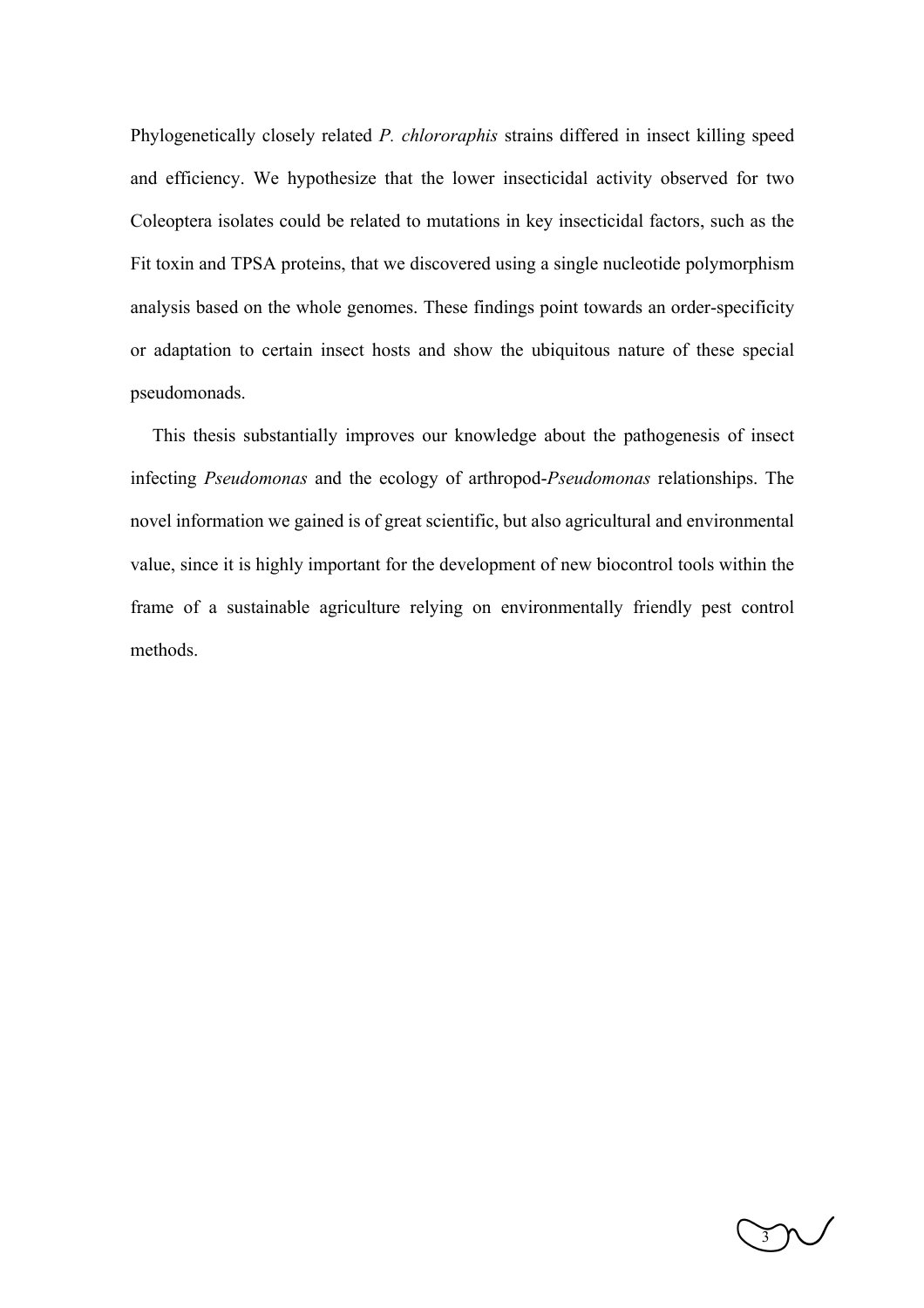### **ZUSAMENFASSUNG**

Im Rahmen dieser Dissertation wurden Pseudomonaden mit insektizider Aktivität untersucht, eine spezielle Gruppe innerhalb der fluoreszierenden Pseudomonaden. Diese Bakterien sind bekannt sind für ihre Fähigkeit Wurzeln zu kolonisieren und auch für ihre vielen nützlichen Effekte auf Pflanzen. So können sie das Pflanzenwachstum fördern und die Verfügbarkeit von gewissen Nährstoffen im Boden erhöhen. Fluoreszierende Pseudomonaden sind auch fähig Pflanzen vor bodenbürtigen Krankheiten zu schützen und in ihnen systemische Resistenz gegen Pathogene und Insekten zu induzieren. Faszinierenderweise gibt es zwei Arten unter ihnen, *Pseudomonas protegens* und *Pseudomonas chlororaphis*, die nicht nur alle diese nützlichen Eigenschaften haben, sondern zusätzlich noch die Fähigkeit besitzen, Lepidopterenlarven zu besiedeln und zu töten. Im letzten Jahrzehnt wurden mehrere insektenpathogene Faktoren bei diesen Bakterien entdeckt und insektizide Pseudomonaden werden als vielversprechende Kandidaten für die Entwicklung von Biokontrollprodukten angesehen, welche gegen schwer zu bekämpfende bodenbürtige Insekten eingesetzt werden können.

Die Hautpziele dieser Arbeit waren, erstens die Natur der *Pseudomonas*-Insekten Interaktion und ihre ökologische Bedeutung zu untersuchen und zweitens, in einer anfälligen Insektenart, den Prozess der Pathogenese zu studieren mit dem Ziel die Zeitpunkte, an denen verschiedene Faktoren wirken zu identifizieren.

Im ersten Teil der Dissertation haben wir untersucht, ob die Unfähigkeit des Modell-Stammes *P. protegens* CHA0 gewisse Insektenarten zu töten daran liegen könnte, dass die Bakterien im Innern des Insektes nicht überleben. Aufgrund von Fütterungsversuchen mit anschliessendem Monitoring der Bakterien im Insekt konnten wir zeigen, dass die beiden Lepidoptera Arten *Plutella xylostella* und *Pieris brassicae* hoch anfällig auf CHA0 sind, die Diptera Art *Delia radicum* weit weniger anfällig und die Colepotera Art

 $\widetilde{4}$   $\widetilde{2}$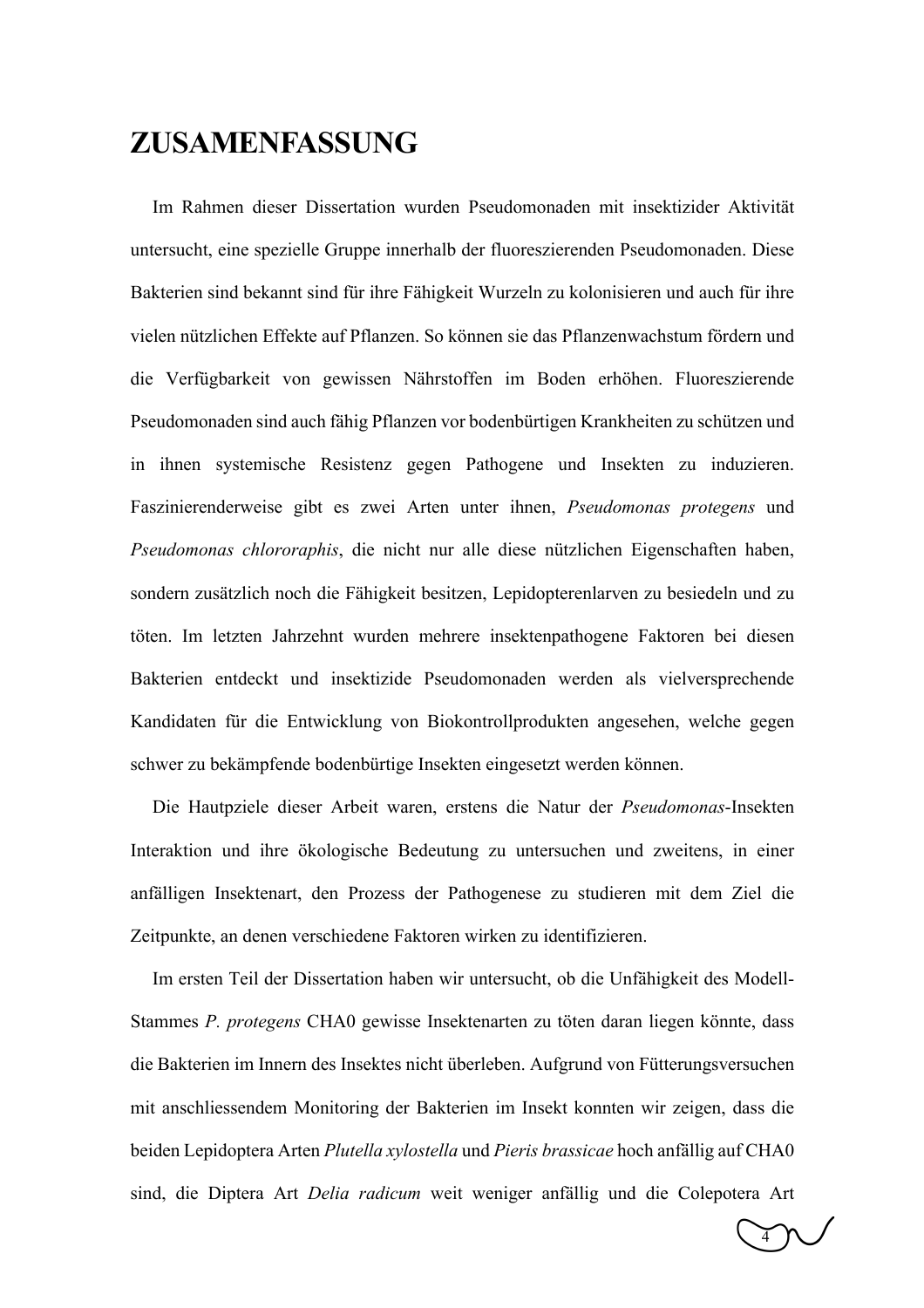*Otiorhynchus sulcatus* weitgehend resistent ist. Interessanterweise konnte das Bakterium aber in allen vier Arten vom Larven- über das Puppenstadium bis zum adulten Insekt überleben und wir konnten zeigen, dass CHA0 sogar von adulten *Delia* Fliegen auf neue Wirtspflanzen übertragen werden kann. Unsere Resultate deuten darauf hin, dass insektizide Pseudomonaden verschiedene Arten von Beziehungen mit Insekten eingehen können und diese in manchen Fällen als Nahrungsquelle, in andern als Vektoren für ihre Verbreitung nutzen können.

Ein zentraler Teil dieser Arbeit beschäftigte sich damit zu untersuchen, welche spezifischen Gene die Pseudomonaden für die Besiedelung von Wurzeln und welche sie für die Kolonisierung von Insekten brauchen. Dazu sollte herausgefunden werden, welche Faktoren die Bakterien zu welchem Zeitpunkt der Kolonisierung und des Infektionsprozesses brauchen. Zu diesem Zweck haben wir ein einen Vergleich von *P. protegens* CHA0 Transkriptomen gemacht d.h. von Bakterien während der Besiedelung von Weizenwurzeln, während verschiedener Phasen der Besiedelung des Darms von *P. xylostella* nach oraler Applikation sowie von Bakterien nach Injektion in die Hämolymphe von *Galleria mellonella*. Die Transkriptome unterschieden sich stark voneinander in Abhängigkeit des Wirtes und der verschiedenen Infektionsphasen und wir konnten einzelne Pathogenitätsfaktoren bestimmten Phasen der Infektion zuordnen. Zudem gelang es uns, neue Faktoren zu identifizieren wie z.B. Effektoren (Toxine), die von Zwei-Partner-Sekretionssystemen (TPS) gebildet werden und ihre Rolle in der Pathogenese mittels Deletionsmutanten zu verifizieren. Die Erkenntnisse dieses Dissertationsteiles ermöglichten uns, ein umfassendes Modell für die Insektenkolonisierung und pathogenität von *P. protegens* CHA0 aufzustellen.

Die ökologische Relevanz von nicht-pathogenen Interaktionen mit Insekten, wie sie im ersten Teil der Dissertation beschrieben wurden, sowie die Frage, ob *P. protegens* und *P.* 

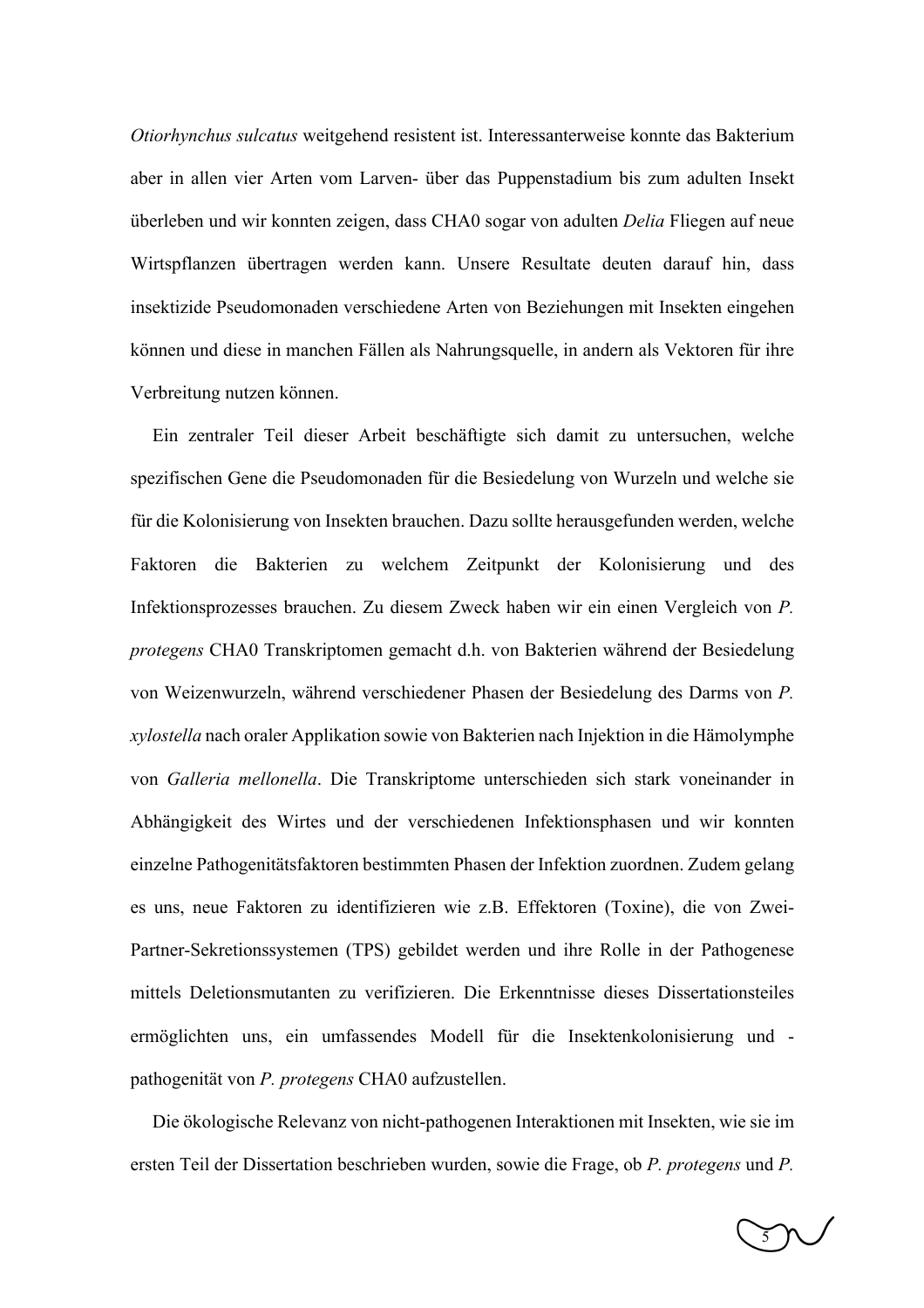*chlororaphis* in der Natur mit Insekten assoziiert sind, sind noch ungeklärt. Diesen Fragen wurde im letzten Teil der Dissertation nachgegangen. Dazu untersuchten wir verschiedene Arthropoden, die wir in einem Weizenfeld, einem Kartoffelfeld und einer benachbarten natürlichen Wiese gesammelt hatten. Tatsächlich konnten wir beide *Pseudomonas-*Arten von gesunden Tieren, die zu verschiedenen Insekten- und Myriopoda-Arten gehören isolieren. Wir verglichen die phenotyptischen Eigenschaften einer Sammlung von Pflanzen- und Insekten-Isolaten. Wir stellten fest, dass unabhängig vom Wirt, von dem sie isoliert worden waren und von ihrer Position im phylogenetischen Stammbaum, alle Isolate orale Aktivität gegen Larven von *P. xylostella* haben, aber dass die *P. chlororaphis* Isolate viel diverser bzgl. insektizider Aktivität sind als wir es für *P. protegens* beobachten konnten. Phylogenetisch sehr nahe verwandte *P. chlororaphis* Isolate unterschieden sich deutlich in ihrer Effizienz und Geschwindigkeit *Plutella* Larven zu töten. Wir vermuten, dass die reduzierte insektizide Wirkung, die wir bei zwei Käferisolaten festgestellt haben, auf einige Mutationen in für die Pathogenese wichtigen Genen zurückzuführen sein könnte. Eine "single nucleotide polymorphism" Analyse der Genome zeigte, dass die Käferisolate, im Vergleich zu hoch aggressiven Wurzelisolaten, aminosäureverändernde Mutationen des Fit Toxingens sowie zweier TPS Gene aufweisen. Diese Resultate deuten auf eine mögliche Spezifizität für verschiedene Insektenordnungen, respektive auf eine Adaptation an verschiedene Insektenwirte innerhalb dieser speziellen Gruppe von Pseudomonaden hin und verdeutlichen ihre unglaublichen Fähigkeiten, sich an verschiedene Umgebungen anzupassen.

Diese Dissertation verbessert unser Wissen über die Pathogenese von Insekteninfizierenden Pseudomonaden und die Ökologie von *Pseudomonas-*Arthropoden Beziehungen wesentlich. Die gewonnenen Informationen sind nicht nur von Bedeutung für die Wissenschaft, sondern auch für die Landwirtschaft und die Umwelt, da sie äusserst